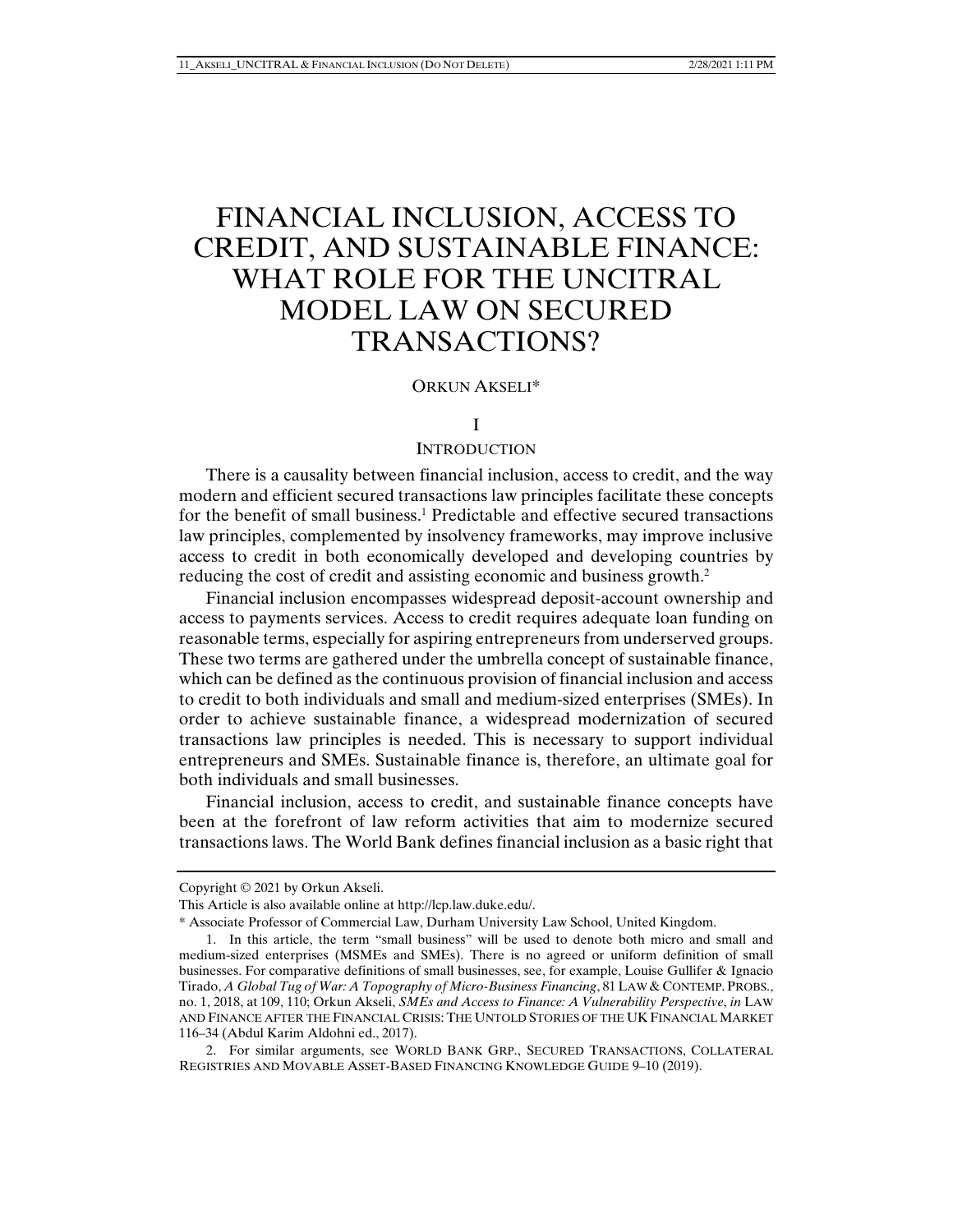"individuals and businesses have access to useful and affordable financial products and services that meet their needs – transactions, payments, savings, credit, and insurance – delivered in a responsible and sustainable way."3

For small businesses, a number of socio-economic policies have been established by governments and international financial institutions.<sup>4</sup> These policies largely seek to achieve financial inclusion and access to credit through four mechanisms. These are: (1) establishing credit reporting systems,<sup>5</sup> (2) modernizing insolvency regimes, (3) streamlining payment systems, and (4) modernizing secured transactions law and establishing electronic collateral registries.<sup>6</sup> Particularly, modernizing secured transactions laws and establishing electronic collateral registries are important to enable small businesses' access to credit as they are engines for growth. Modernization will enable legal systems to respond effectively to finance devices and schemes geared to small business such as factoring, assignment of receivables, asset-based lending, and credit guarantee schemes.

In this process, modern principles of secured transactions law, and particularly the UNCITRAL Model Law on Secured Transactions Law (the

 <sup>3.</sup> *Financial Inclusion Overview*, WORLD BANK GRP., https://www.worldbank.org/en/topic/fin ancialinclusion/overview [https://perma.cc/656J-K9AK].

 <sup>4.</sup> *See, e.g.*, OECD, MEETING OF THE OECD COUNCIL AT MINISTERIAL LEVEL: ENHANCING THE CONTRIBUTIONS OF SMES IN A GLOBAL AND DIGITALISED ECONOMY (2017), https://www.oe cd.org/industry/C-MIN-2017-8-EN.pdf [https://perma.cc/XL94-JB7L]; TILMAN EHRBECK, MARK PICKENS & MICHAEL TARAZI*,* CONSULTATIVE GROUP TO ASSIST THE POOR [CGAP], FINANCIALLY INCLUSIVE ECOSYSTEMS: THE ROLES OF GOVERNMENTS TODAY (2012), https://www.cgap.org/ sites/default/files/Focus-Note-Financially-Inclusive-Ecosystems-The-Roles-of-Government-Today-Feb-2012.pdf [https://perma.cc/PGX8-RZRC]. For an overview of secured transactions law reforms in response to socio-economic challenges, see generally Symposium, *Secured Transactions in the Twenty-First Century* 81 LAW & CONTEMP. PROBS., no. 1, 2018.

 <sup>5.</sup> Pratibha Chhabra, Shalini Sankaranarayanan & Collen Masunda, *Why Credit Reporting matters in formulating policy during COVID-19 response and recovery*, WORLD BANK: BLOGS (June 3, 2020), https://blogs.worldbank.org/psd/why-credit-reporting-matters-formulating-policy-during-covid-19 response-and-recovery [https://perma.cc/GBL5-822S] (noting that access to credit reporting and data by all types of financiers (banks, asset-based financiers) is crucial in lending decisions, which need reliable credit information about the creditworthiness of businesses, but also highlighting that this creates competition among financiers which leads to the reduction of cost of credit).

 <sup>6.</sup> For the work of the World Bank on secured transactions law reforms, see, for example, WORLD BANK GRP., *supra* note 2; WORLD BANK GRP., DISTRIBUTED LEDGER TECHNOLOGY & SECURED TRANSACTIONS: LEGAL, REGULATORY AND TECHNOLOGICAL PERSPECTIVES - GUIDANCE NOTES SERIES, NOTE 1: COLLATERAL REGISTRY, SECURED TRANSACTIONS LAW AND PRACTICE (2020); WORLD BANK GRP., DISTRIBUTED LEDGER TECHNOLOGY & SECURED TRANSACTIONS: LEGAL, REGULATORY AND TECHNOLOGICAL PERSPECTIVES - GUIDANCE NOTES SERIES, NOTE 2: REGULATORY IMPLICATIONS OF INTEGRATING DIGITAL ASSETS AND DISTRIBUTED LEDGERS IN CREDIT ECOSYSTEMS (2020); WORLD BANK GRP., DISTRIBUTED LEDGER TECHNOLOGY & SECURED TRANSACTIONS: LEGAL, REGULATORY AND TECHNOLOGICAL PERSPECTIVES - GUIDANCE NOTES SERIES NOTE 3: DISTRIBUTED LEDGER TECHNOLOGY AND SECURED TRANSACTIONS FRAMEWORK (2020).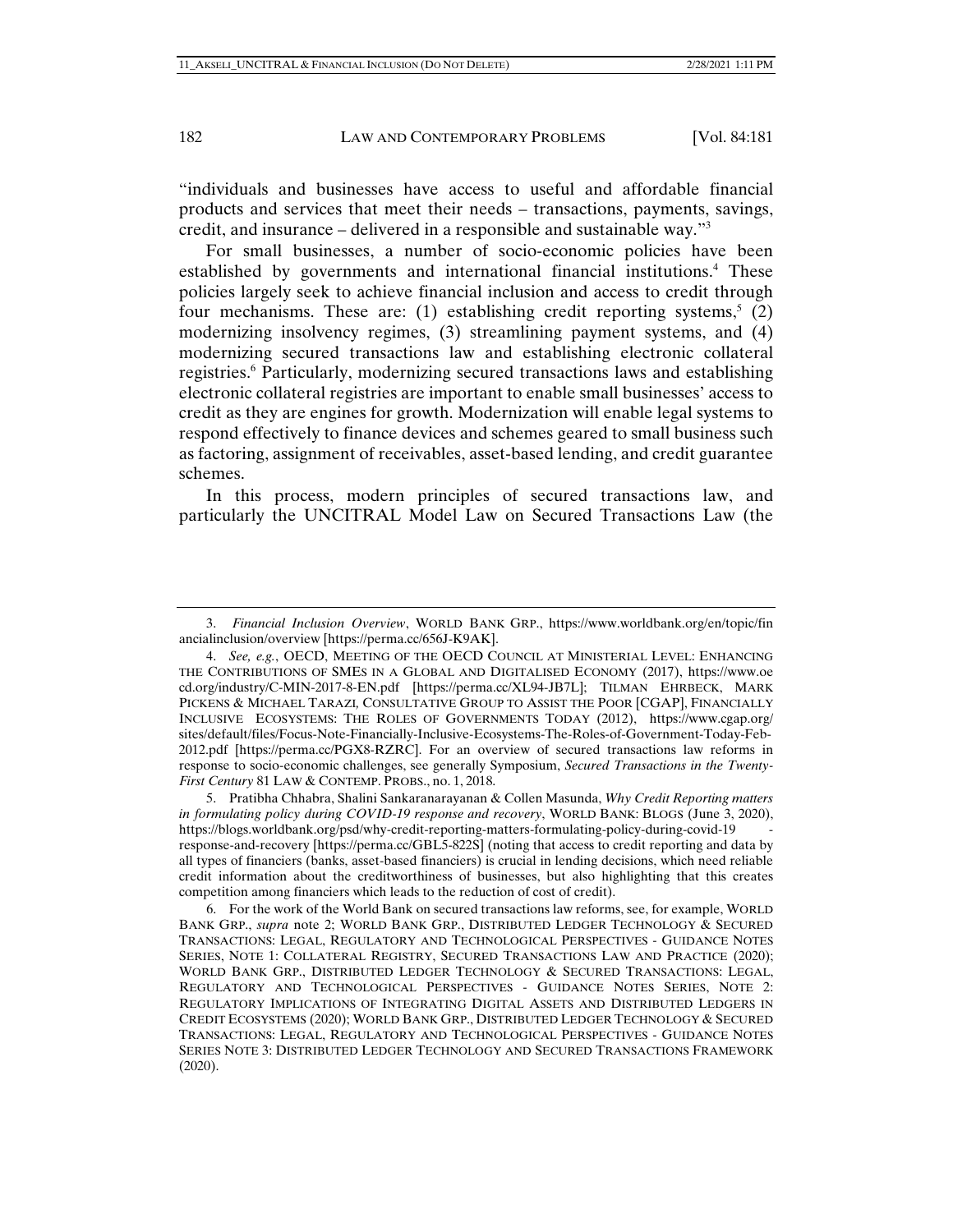UNCITRAL Model Law), $^7$  may play an important role. This Article will discuss the possible role of the UNCITRAL Model Law in the facilitation and implementation of financial inclusion, access to credit, and sustainable finance. To this end, the Article will particularly focus on some of the fundamental principles of the UNCITRAL Model Law and the way in which the rules based on these principles can assist credit markets as well as SMEs in accessing credit.

II

## FINANCIAL INCLUSION AND CREDIT AVAILABILITY

Financial inclusion is the ability of individuals and corporations to have effective access to a wide range of appropriate financial services.<sup>8</sup> Credit is one of the most important vehicles for financial growth, and access to credit—the ability to access adequate loan funding on reasonable terms—is thus a specific focus of financial inclusion. Since the 2007–08 financial crisis, financial inclusion of small businesses has been in the agenda of governments, independent bodies,<sup>9</sup> and international financial institutions.10 The United Nations Sustainable Development Goals 1 (No Poverty) and 8 (Decent Work and Economic Growth) are clear examples of supranational interest in achieving inclusive finance for both individuals and businesses.<sup>11</sup> Small businesses account for about 90% of businesses worldwide with 50% of employment around the world.<sup>12</sup> And, in the United Kingdom, small businesses account for 99.9% of businesses and employ more than 16.5 million people.<sup>13</sup> For small businesses, lack of a credit history or collateral are significant problems in access to finance.

While a credit infrastructure supports digitalized inclusive finance, lack of it limits small businesses' ability to deal with cash or check and prevents them from

 <sup>7.</sup> U.N. COMM'N ON INT'L TRADE L., UNCITRAL MODEL LAW ON SECURED TRANSACTIONS, U.N. Sales No. E.17.V.1 (2016) [hereinafter MODEL LAW]. The UNCITRAL Model Law was supplemented by a Guide to Enactment.

 <sup>8.</sup> Asli Demirgüç-Kunt, Leora Klapper & Dorothe Singer, World Bank Grp., *Financial Inclusion and Inclusive Growth: A Review of Recent Empirical Evidence* 2 (WBG Dev. Rsch. Grp., Policy Research Working Paper No. 8040, 2017).

 <sup>9.</sup> *See* FIN. INCLUSION COMM'N, FINANCIAL INCLUSION: IMPROVING THE FINANCIAL HEALTH OF THE NATION (2015) (detailing the Financial Inclusion Commission's findings and aspirations regarding the issue of financial inclusion in the United Kingdom).

 <sup>10.</sup> *See Financial Inclusion*, WORLD BANK, http://www.worldbank.org/en/topic/financial inclusion [https://perma.cc/GSM2-XCJE] (featuring The World Bank's resources and information on financial inclusion).

 <sup>11.</sup> U.N. Dept. of Econ. & Soc. Affs., *The 17 Goals*, U.N., https://sdgs.un.org/goals [https:// perma.cc/JY4L-LV2A].

 <sup>12.</sup> *Small and Medium Enterprises (SMEs) Finance*, WORLD BANK GRP., https://www.world bank.org/en/topic/smefinance [https://perma.cc/2CLL-PN87]. In the OECD areas, small businesses account for 99% of all enterprises and employ half of the work force. ORG. FOR ECON. COOP. & DEV. [OECD], IMPACT OF THE GLOBAL CRISIS ON SME AND ENTREPRENEURSHIP FINANCING AND POLICY RESPONSES 6 (2009), https://www.oecd.org/cfe/smes/43183090.pdf [https://perma.cc/BHM6-TAUT].

 <sup>13.</sup> *UK Small Business Statistics*, FED'N OF SMALL BUS., https://www.fsb.org.uk/uk-small-busi ness-statistics.html [https://perma.cc/JC66-E34R].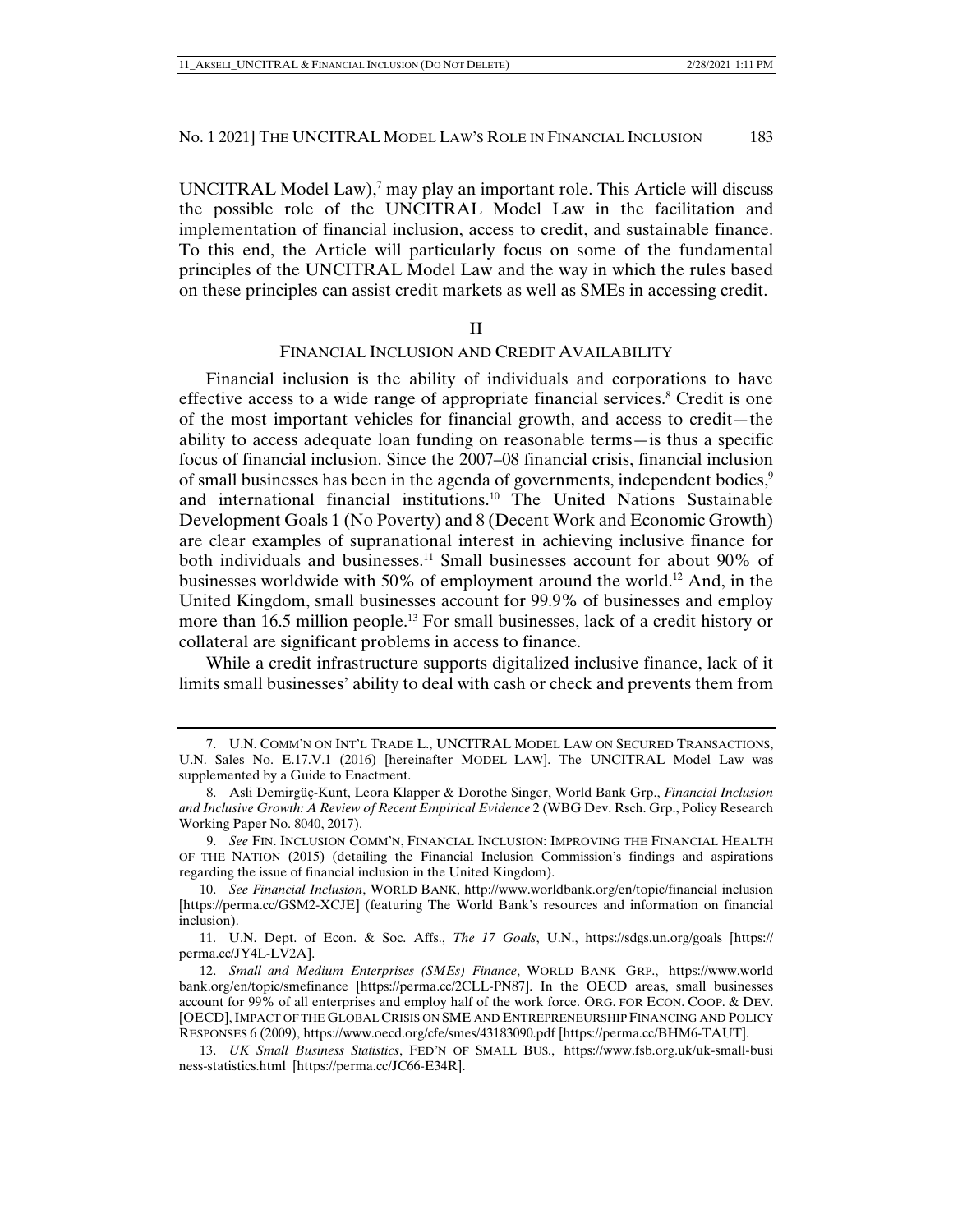generating credit data which can be used for lending decisions.14 Credit availability is possible if individuals have a bank account which enables them to accumulate savings and establish a trace of financial history.15 This will enable the unbanked and the unincorporated to have access to low-cost financial services and low-cost credit. One way to achieve this is to create a robust credit infrastructure and support digitalization of financial services.

Similarly, the World Bank regards the creation of a robust credit infrastructure as the starting point for effective and sustainable access to credit for small businesses. Credit infrastructure has been defined as:

[T]he set of laws and institutions that enables efficient and effective access to finance through modern insolvency frameworks, secured lending on movable property, which enhances financial stability through diversification of financial products and services and improves risk management, assessment and mitigation through information asymmetry and supports socially responsible economic growth.<sup>16</sup>

There are a number of justifiable grounds for including small businesses in the finance circle through increased access to credit. First, small businesses' ability to access credit has a direct link with the creation of jobs.<sup>17</sup> This may lead to less dependency on public sector jobs or benefits. Less dependency on public sector jobs and benefits and increased employment may, in turn, renew confidence in the markets and the financial system, thereby regenerating the economy of a country.18

Second, small businesses' ability to access credit and protection from vulnerability to market changes—such as a financial crisis—work towards social

 16. *Credit Infrastructure,* WORLD BANK GRP., https://www.worldbank.org/en/topic/creditinfrastru cture [https://perma.cc/MY2E-2JAQ].

 <sup>14.</sup> *See generally* LEORA KLAPPER & DOROTHE SINGER, WORLD BANK DEV. RSCH. GRP. ET AL., THE OPPORTUNITIES OF DIGITIZING PAYMENTS (2014) https://docs.gatesfoundation.org/documents/ g20%20report\_final.pdf [https://perma.cc/AJC5-J7ER] (describing the effects of digitizing payments, transfers, and remittances on financial inclusion); Peter Zetterli & Rashmi Pillai, *Digitizing Merchant Payments: What Will It Take?*, CGAP (Sept. 2017), https://www.cgap.org/research/slide-deck/digitizingmerchant-payments-what-will-it-take [https://perma.cc/K8DP-5NJ3] (exploring the necessary conditions for digitizing merchant payments).

 <sup>15.</sup> U.N. SEC'Y GEN.'S SPECIAL ADVOC. FOR INCLUSIVE FIN. FOR DEV. [UNSGSA] ET AL., IGNITING SDG PROGRESS THROUGH DIGITAL FINANCIAL INCLUSION 6 (Sept. 2018) (noting that according to the Global Findex, 39% of the poorest 40% of households worldwide lack an account); s*ee generally* ASLI DEMIRGÜÇ-KUNT,LEORA KLAPPER, DOROTHE SINGER, SANIYA ANSAR & JAKE HESS, WORLD BANK GRP.,THE GLOBAL FINDEX DATABASE 2017: MEASURING FINANCIAL INCLUSION AND THE FINTECH REVOLUTION (2018) (discussing how digitization of payments and remittances is key to financial inclusion).

 <sup>17.</sup> SMEs contribute to 67% of the full time and permanent employment worldwide and 85% to net employment growth. For SMEs contribution to job creation, see, for example, JAN DE KOK ET AL., EIM BUS. & POL'Y RES., DO SMES CREATE MORE AND BETTER JOBS? 5–6 (2011); *see also* Meghana Ayyagari, Asli Demirgüç-Kunt & Vojislav Maksimovic, *Small vs. Young Firms Across the World* (WBG Dev. Rsch. Grp., Policy Research Working Paper No. 5631, 2011).

 <sup>18.</sup> Obviously, there are other methods to renew confidence in markets and one of them is the ability of "markets to demonstrate that they are more competent to regulate themselves either collectively or through bilateral contracting arrangements." Julia Black, *Rebuilding the Credibility of Markets and Regulators*, 3 LAW & FIN. MKTS. REV. 1, 1–2 (2009).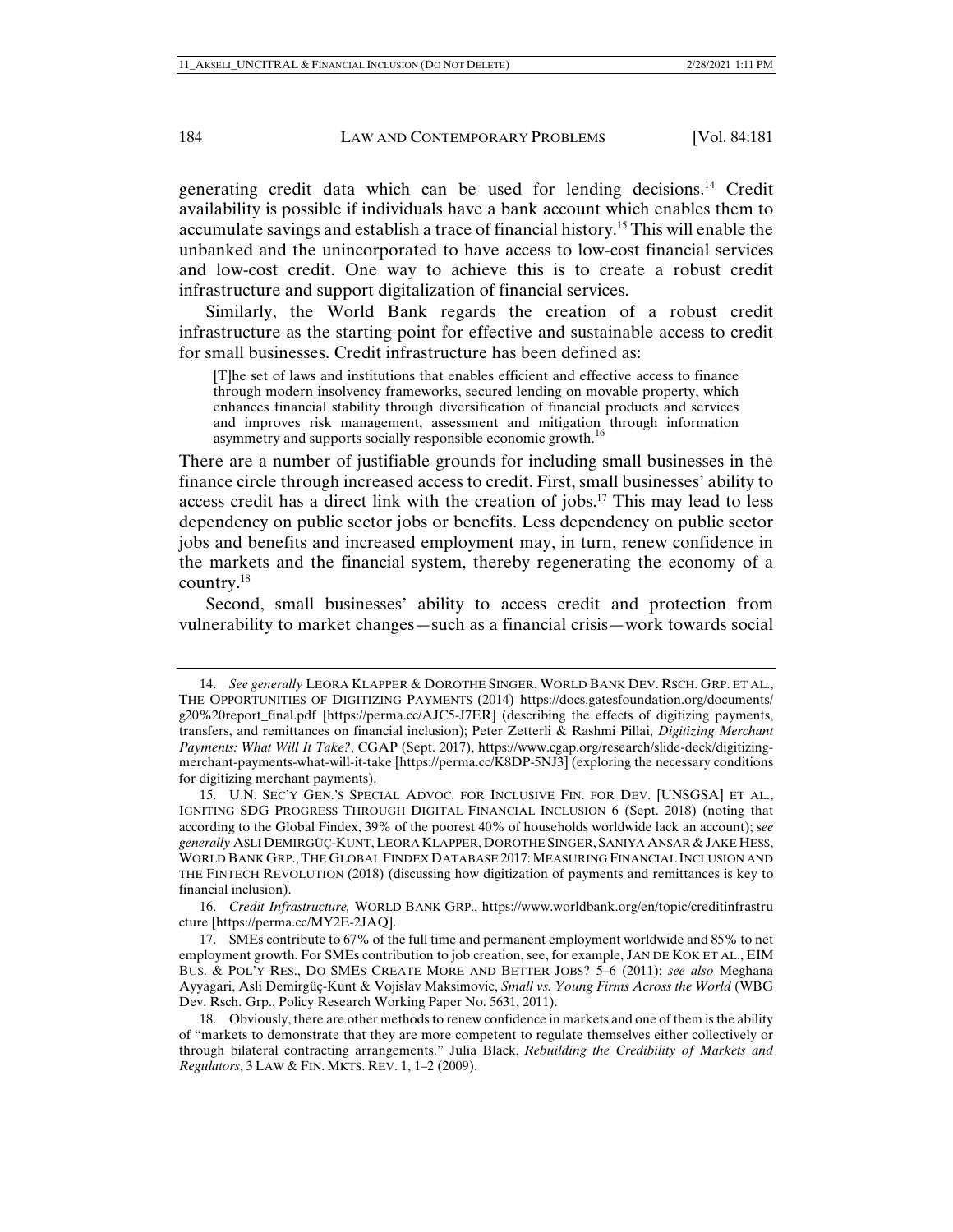well-being, financial inclusion, and social mobility. As a result, people improve their socio-economic levels through their entrepreneurships and contribute to the country's overall growth.<sup>19</sup> Rising income and confidence in financial markets could have a positive impact on social renewal.

Third, and in relation to small businesses' contribution to economic growth, although "weak legal and financial institutions in developing countries prevent SMEs from growing into large firms"20 thus affecting growth negatively, access to finance remains crucial for growth.<sup>21</sup>

Fourth, access to credit for both individuals and small businesses is a basic equality requirement. If there is a system that enables both individuals and small businesses to have fair access to credit, then business growth may be promoted. That does not mean that too much debt or too much credit should be promoted by societies.<sup>22</sup>

Fifth, small businesses' access to inclusive finance is linked to social inclusion.23 The limited availability and cost of credit make small businesses vulnerable to market uncertainties such as financial crises and pandemics.<sup>24</sup>

There are a number of reasons why small businesses and individuals are excluded from access to credit. Typically, in developing economies, individuals are excluded from financial services because they have lower incomes. These same individuals also might live in geographically isolated and rural areas. In certain cases, they have lower levels of education. Predominantly, female entrepreneurs are excluded from accessing credit, which signals underlying cultural and social problems in these countries.<sup>25</sup>

21. *Id.* at 3.

 22. *See generally* John Linarelli, *Debt in Just Societies: A General Framework for Regulating Credit*, 4 REG. & GOVERNANCE 409 (2020).

 23. Agustín Carstens, gen. Manager , Bank for Int'l Settlements, Speech at the Rsrv. Bank of India: Central Banking and Innovation 2 (Apr. 25, 2019). For a discussion of social inclusion and SMEs, see, for example*,* Akseli, *supra* note 1, at 116.

 <sup>19.</sup> *See, e.g.*, FRANK-BORGE WIETZKE & CATRIONA MCLEOD, JOBS, WELL-BEING AND SOCIAL COHESION: EVIDENCE FROM VALUE AND PERCEPTION SURVEYS 2 (2013) ("[J]obs can contribute to social cohesion through their effects on personal wellbeing, identities, and political and social preferences.").

 <sup>20.</sup> Meghana Ayyagari, Asli Demirgüç-Kunt & Vojislav Maksimovic, *SME Finance* 4 (WBG Dev. Rsch. Grp., Policy Research Working Paper No. 8241, 2017).

 <sup>24.</sup> For the effects market liberalisation on development and SMEs, see, for example, JOSÉ ANTONIO OCAMPO & JOSEPH E. STIGLITZ, CAPITAL MARKET LIBERALIZATION AND DEVELOPMENT (2008). As a response to COVID 19, there are certain measures to increase SME resilience such as OECD Policy Response to Coronavirus (COVID 19). *Coronavirus (COVID-19): SME policy responses*, OECD, https://www.oecd.org/coronavirus/policy-responses/coronavirus-covid-19-sme-policy-responses-044401 01/ [https://perma.cc/F7NA-Q7TH]; European Bank for Reconstruction and Development, *State Credit Guarantee Schemes: Supporting SME Access to Finance amid the COVID 19 Crisis*, EUR. BANK FOR RECONSTR. & DEV., https://www.ebrd.com/what-we-do/economic-research-and-data/cse-economists/ state-credit-guarantee-schemes.html [https://perma.cc/CQT5-R3VA].

 <sup>25.</sup> According to the World Bank figures, 56% of unbanked world is female. Access to finance for women is more challenging in economically underdeveloped countries. *See, e.g.*, WORLD BANK GRP., THE GLOBAL FINDEX DATABASE 36 (2017), https://globalfindex.worldbank.org [https://perma.cc/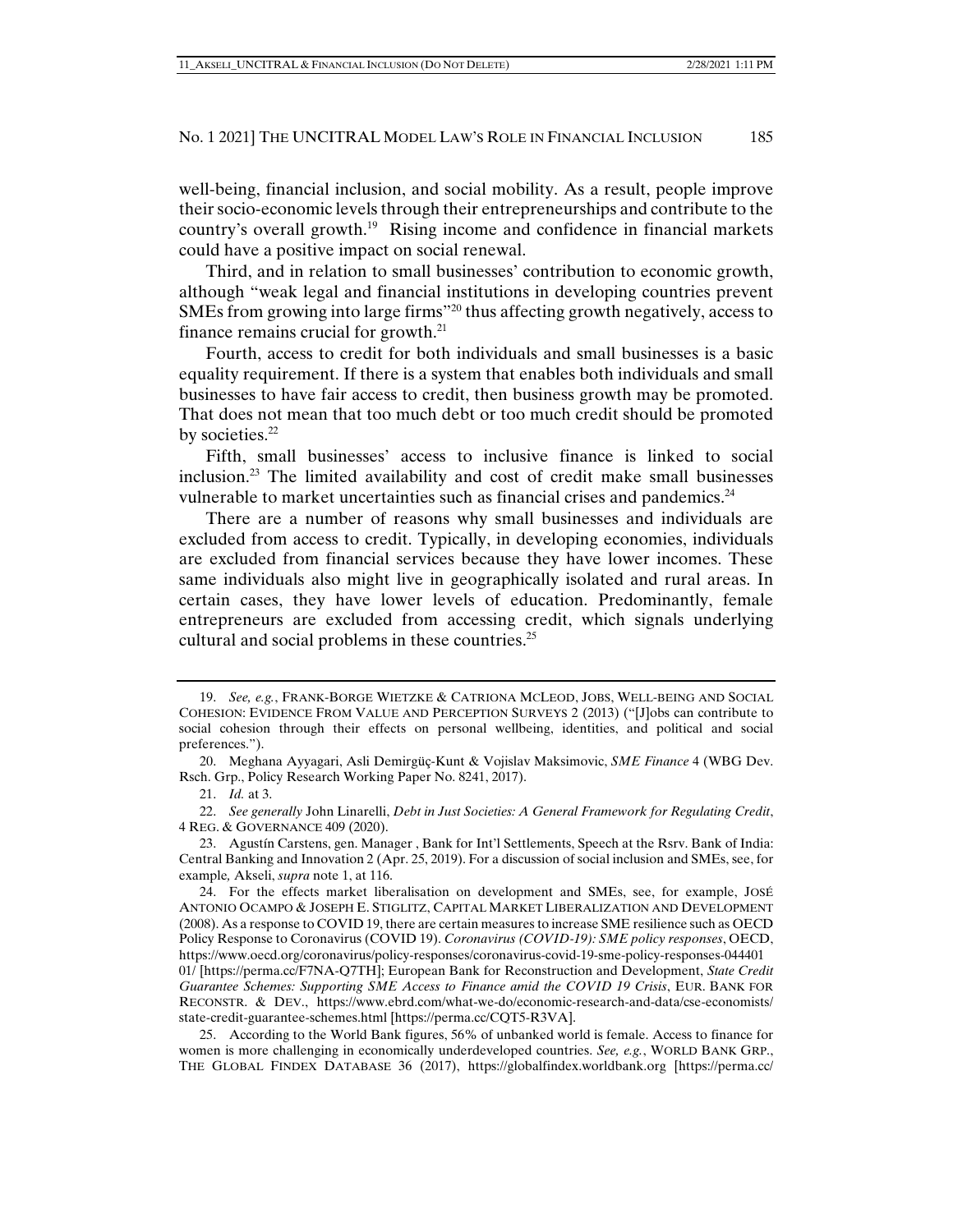To understand why small businesses as well as individuals lack access to credit, one must have a clear picture of the difficulties they face.<sup>26</sup> First, access to credit is an acute problem for SMEs in emerging markets and developing economies, where trust in the financial system is especially low. Moreover, increased cost of credit enlarges the access to credit problem. Individuals and SMEs face higher cost of credit due to information asymmetry arising from a lack of credit history, lack of documentation necessary to open bank accounts, insufficient funds to provide collateral or entice financiers, lack of other members of the entrepreneur's family having accounts which would allow the entrepreneur to use that account, and non-incorporation (which is a problem for small businesses which cannot attain access to secured lending). $27$ 

In order to mitigate operational risks and facilitate access to credit, financial technology (fintech) aims to lower the costs of credit and other financial transactions through new technologies and alternative forms of credit. These new technologies and alternative forms of credit include blockchain technology, peerto-peer lending, and crowdfunding. Fintech's purpose is to expand financial inclusion by offering services to businesses and individuals that are otherwise excluded due to the limitations of their business structures—unincorporated small businesses, partnerships, or sole proprietorships—or lack of access to banking or acceptable collateral. These new technologies are also believed to reduce moral hazards which are linked to the use of intermediaries.<sup>28</sup> The World Bank supports the use of these digital technologies in financial transactions "to deepen financial markets, enhance responsible access to financial services, and improve cross-border payments and remittance transfer systems."29

The use of blockchain and cryptoassets could act as a cure to financial exclusion in jurisdictions where there is a need for even the basic access to

26. Carstens, *supra* note 23, at 3.

W7WP-8Z9P]. In Afghanistan, only 7% of Afghan women have a bank account. Press Release, Int'l Fin. Corp., IFC Supports Afghan Women's Access to Financial and Non-Financial Services, INT'L FIN. CORP., https://ifcextapps.ifc.org/IFCExt/Pressroom/IFCPressRoom.nsf/0/0A30395C06E7D446852585C20026C 6F3 [https://perma.cc/SWC7-96X2]; *see also* M. Miller et al., *How can digital financial services help a world coping with COVID-19?*, WORLD BANK: BLOGS (Aug. 3, 2020), https://blogs.worldban k.org/psd/how-can-digital-financial-services-help-world-coping-covid-19 [https://perma.cc/UN5J-B8J7]; INT'L FIN. CORP., STRENGTHENING ACCESS TO FINANCE FOR WOMEN-OWNED SMES IN DEVELOPING COUNTRIES 40 (Oct. 2011), https://www.ifc.org/wps/wcm/connect/2a9123b3-d369-4115-8cbf-190832 18ce64/G20\_Women\_Report.pdf?MOD=AJPERES&CVID=jqeI-xk [https://perma.cc/2VRM-Q6PS].

 <sup>27.</sup> This last barrier is significant in England where English law suggests only companies can create floating charges under Companies Act 2006 Part 25, whereas an unincorporated entity cannot as the Bills of Sale Act requires all the assets to be described specifically, and the grantor to be the true owner of the asset at the time of creation. Bills of Sale Act 1878 applies for assignments by individuals and requires a complex registration process.

<sup>28</sup>*.* International Monetary Fund [IMF]*, Virtual Currencies and Beyond: Initial Considerations,* IMF Staff Discussion Note, SDN/16/03 (Jan. 2016).

 <sup>29.</sup> Press Release, IMF Policy Paper, The Bali Fintech Agenda: A Blueprint for Successfully Harnessing Fintech's Opportunities 3, Press Release No. 18/388 (Oct. 11, 2018).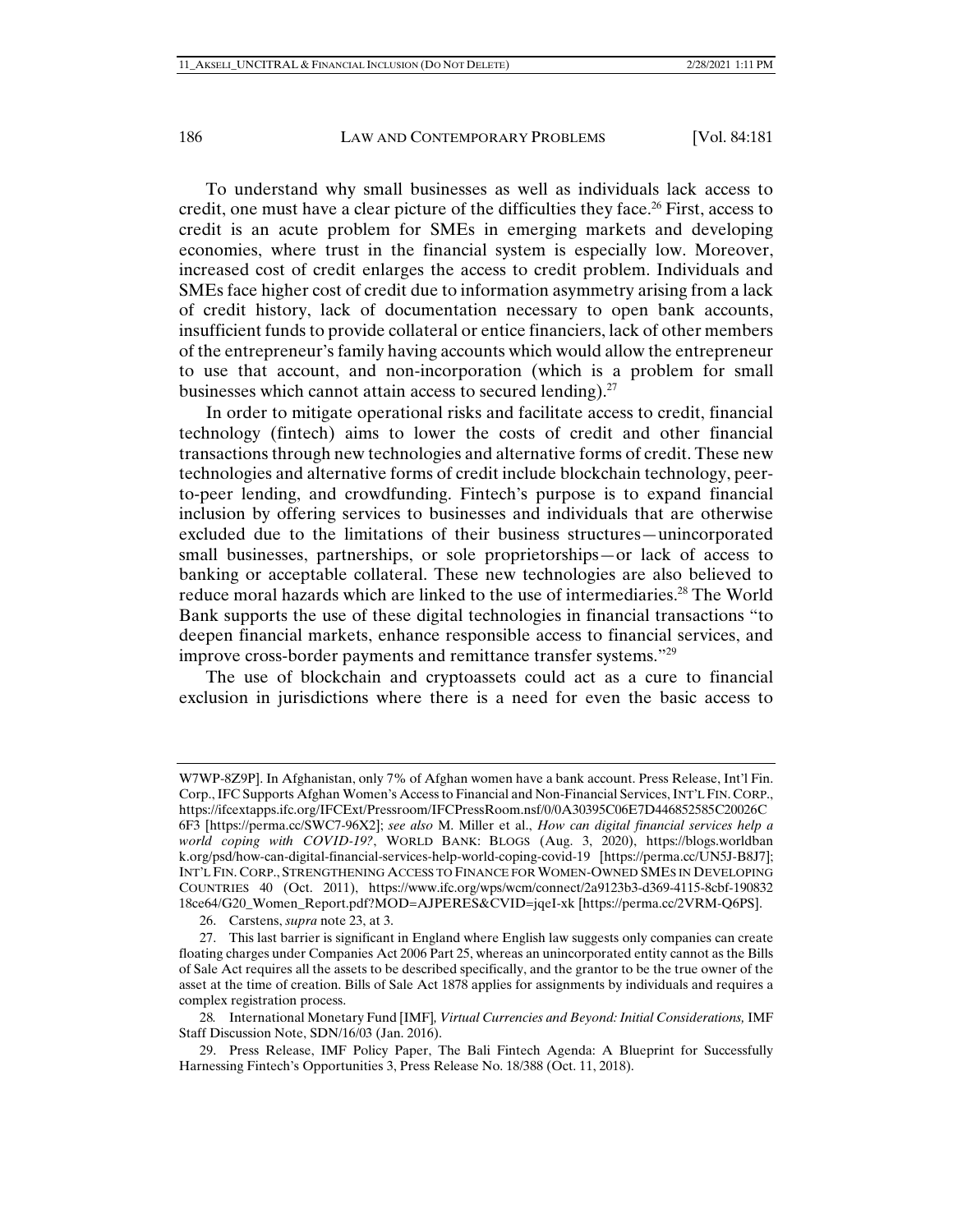banking.<sup>30</sup> However, there is no clear and convincing evidence that eliminating intermediaries and using cryptocurrencies could help financial inclusion. Financial inclusion or exclusion denotes a "socioeconomic problem."31 And, in any case, conventional currency, access to banking and financial services, and a bank account are necessary to be able to purchase cryptocurrencies.<sup>32</sup> Thus, improving access to conventional credit must at least complement fintech innovations.

#### III

# INCREASING FINANCIAL INCLUSION AND THE MODERNIZATION OF SECURED TRANSACTIONS LAWS: THE ROLE OF THE UNCITRAL MODEL LAW

The ability to give security against the loss of investment influences both the cost and availability of credit. This applies equally in both developed and developing economies. Since the 1990s, many jurisdictions have embarked upon modernizing secured transactions laws.33 Some of these modernization activities have evolved from within domestic legal systems—as a result of autopoietic evolution of law<sup>34</sup>—intended either to increase a country's credit rating,<sup>35</sup> or to emulate the successful implementation of secured transactions reform by a neighboring country.36 Some modernization activities have instead been recommended by international financial institutions, as where a national government invites assistance to modernize its activities or a country goes through austerity measures to meet the conditions of finance offered by international financial institutions. $37$  Modern principles of secured transactions law may, therefore, assist small businesses and individual entrepreneurs in obtaining inclusive access to finance. In this process, the UNCITRAL Model Law plays a crucial role in the modernization of domestic secured credit legislations. The UNCITRAL Model Law, similar to the key objective and fundamental principles recommended by the UNCITRAL Legislative Guide on Secured Transactions (Legislative Guide), aims to increase the availability of credit at

 <sup>30.</sup> HOUSE OF COMMONS TREASURY COMMITTEE, CRYPTOASSETS, 2017-9, HC 910, ¶¶ 26–7 (UK).

 <sup>31.</sup> *Id.* at ¶ 28.

 <sup>32.</sup> *Id.* at ¶ 27.

 <sup>33.</sup> *See* Louise Gullifer & Orkun Akseli, *Secured Transactions Law Reform: Principles, Policies and Practice*, SING. J. LEGAL STUD. (2016) (examining reforms in secured transactions law).

 <sup>34.</sup> Law as an autopoietic system is the idea that law works as a self-regulating system. For autopoiesis in law, see generally GUNTHER TUEBNER, LAW AS AN AUTOPOIETIC SYSTEM (1993).

 <sup>35.</sup> *See* WBG, DOING BUSINESS 2019 TRAINING FOR REFORM (16th ed. 2019).

 <sup>36.</sup> Examples of these can be experienced in African jurisdictions. *See generally* MAREK DUBOVEC & LOUISE GULLIFER, SECURED TRANSACTIONS LAW REFORM IN AFRICA (2019).

 <sup>37.</sup> This was particularly the case in financial crises in the 1990s and post-2008.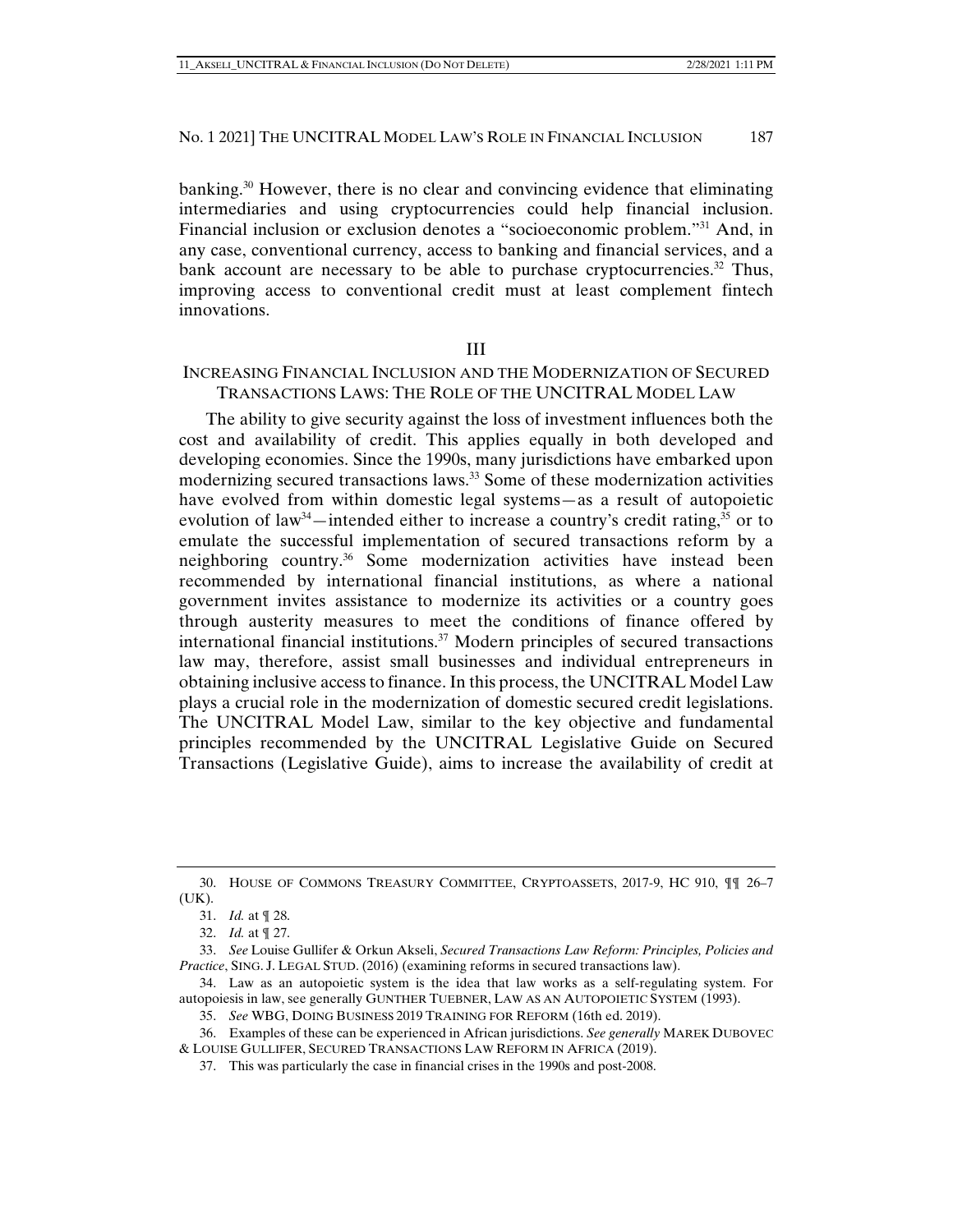affordable rates by providing predictable and efficient secured transactions law rules.<sup>38</sup> This is fundamental to the growth of the economy.<sup>39</sup>

The primary objective of the UNCITRAL Model Law is to promote low-cost credit by enhancing the availability of secured credit. The UNCITRAL Model Law achieves this objective by establishing clear rules aimed to facilitate access to low-cost credit in cross border assignments and loan transactions for specific equipment, and by creating models for countries to modernize their domestic credit and security laws. A secured credit law should provide predictable and clear rules so that parties can establish certainty about the consequences of their transactions. This certainty and predictability allow for more parties to lend and borrow, thereby increasing competition in the credit market, and decreasing the cost of credit. Thus, these rules will provide benefits from otherwise-unavailable access to credit.40 If secured credit is available at a reasonable cost, debtors, creditors, and the economy can benefit.

Further, the transposition of the fundamental principles and key policies of the UNCITRAL Model Law into domestic laws will provide more certainty to financiers, leading to more favorable lending terms and greater access to credit. Uncertainty about a lender's rights in default leads the lender to include a risk premium in interest rates and demand shorter maturities. High interest rates and short-term maturities deter borrowers from expanding their businesses. When lenders and borrowers operate in a legal environment where both parties to a loan transaction can ascertain the consequences of their transaction, the lender does not include the risk premium in the interest rate and lends with longer maturities. These favorable terms may increase borrowers' access to affordable credit and, in turn, business development.

Some of the fundamental policies of the UNCITRAL Model Law that can assist the achievement of financial inclusion can be summarized as follows.41 First, borrowers should be enabled to use the full value inherent in their assets to support credit. Second, the law should provide for equal treatment of diverse sources of credit and of diverse forms of secured transactions. All transactions that secure the payment or performance of an obligation should be governed as

 <sup>38.</sup> *See* U.N. COMM'N ON INT'L TRADE LAW, UNCITRAL LEGISLATIVE GUIDE ON SECURED TRANSACTIONS, rec. 1(a), U.N. Sales No. E.09.V.12 (2011) [hereinafter LEGISLATIVE GUIDE] (recommending that the law be designed "to promote low-cost credit by enhancing the availability of secured credit").

 <sup>39.</sup> *See generally* Larry E. Ribstein & Bruce H. Kobayashi, *An Economic Analysis of Uniform States Laws*, 25 J.LEGAL STUD. 131 (1996) (presenting economic efficiency arguments related to harmonisation and unification activities); Ross Levine, *Finance and Growth: Theory and Evidence* (National Bureau of Econ. Research, Working Paper No. 10766, 2004).

 <sup>40.</sup> *See* Richard Calnan, *What makes a good law of security?*, *in* RESEARCH HANDBOOK ON SECURED FINANCING IN COMMERCIAL TRANSACTIONS 451–86 (Frederique Dahan ed. 2015) (describing the objectives of a simple and modern secured transactions law).

 <sup>41.</sup> *See* U.N. COMM'N ON INT'L TRADE LAW, UNCITRAL MODEL LAW ON SECURED TRANSACTIONS GUIDE TO ENACTMENT, 5–8 [hereinafter ENACTMENT GUIDE] (providing the "key objectives" of the UNCITRAL Model Law).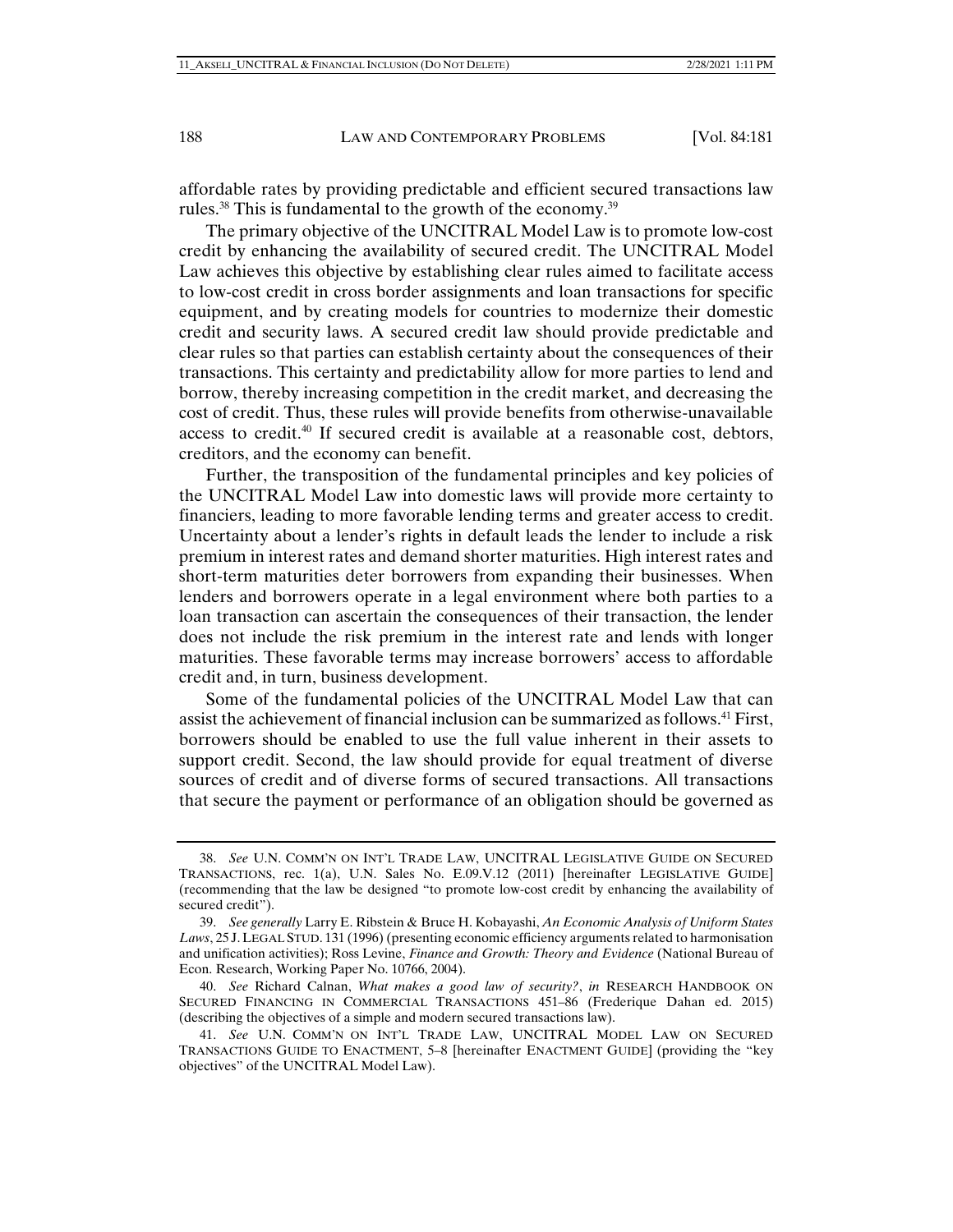a single security interest. Thus, the economic function, or the substance, of these devices should be the basis.<sup>42</sup> Third, parties should be enabled to obtain security rights in a simple and efficient manner. Fourth, the law should recognize nonpossessory security rights in all types of assets. Fifth, registration of a notice in a general security rights registry should be expanded to all types of borrowers and not just incorporated businesses. Sixth, subject to certain exceptions—such as purchase money security interest—super-priority and priority rules should be based on a first-in-time, first-in-right basis among competing claimants such as insolvency administrators, other secured creditors, and third-party transferees. Seventh, efficient and extra-judicial enforcement of a secured creditor's rights also should be enabled. Finally, parties should be allowed the maximum flexibility to negotiate the terms of their security agreements.<sup>43</sup>

The UNCITRAL Model Law, by adopting a *functional* approach, applies to all types of rights in movable property that parties create consensually which secure the payment or performance of an obligation. The underlying idea of having a unitary, functional, and comprehensive approach under the UNCITRAL Model Law is to eliminate the inherent problem of fragmentation in national laws. That suggests that the UNCITRAL Model Law applies to, for example, a transfer of title for security purposes, a retention-of-title sale, or a financial lease, which, under English Law, are not regarded as traditional security rights but rather treated as quasi-security rights. A small business' main collateral, generally, is its receivables. Small businesses borrow on a secured basis unlike large firms that borrow on an unsecured basis.<sup>44</sup> In some cases, where the small business is not in the form of a company, it may not be able to grant charge over its inventory. That is why it is important to recognize all types and forms of assets to be used as collateral.

The UNCITRAL Model Law has a comprehensive approach. The security right secures all types of obligations, which may be present or future, determined or determinable.45 It can encumber assets described specifically or generally, or even all of the assets of a grantor, which may be present and future, including a changing pool of assets. Furthermore, it may be created or acquired by any legal or natural person, including a consumer, subject to consumer protection law.46 Security should be taken on any asset with economic value to secure any obligation. A security right may encumber any type of movable asset, a part of or an undivided right in a movable asset, a generic category of movable assets, and

 <sup>42.</sup> For more information on functional approach see, for example, Michael G. Bridge, *Formalism, Functionalism and Understanding the Law of Secured Transactions*, 44 MCGILL L.J. 567 (1999).

 <sup>43.</sup> *See generally*, Catherine Walsh, *The Role of Party Autonomy in Determining the Third Party Effects of Assignments: Of "Secret Laws" and "Secret Liens"*, 81 LAW & CONTEMP. PROBS., no. 1, 2018, at 181 (arguing for an exception to unmitigated deference to autonomy where it might injure third parties).

 <sup>44.</sup> LAW COMM'N, COMPANY SECURITY INTERESTS, 2005, Cm. 6654, ¶ 1.2 (UK).

 <sup>45.</sup> LEGISLATIVE GUIDE, *supra* note 38, rec. 16; MODEL LAW, *supra* note 7, at ch. II, art. 7.

 <sup>46.</sup> LEGISLATIVE GUIDE, *supra* note 38, rec. 2; MODEL LAW, *supra* note 7, at ch. I, art. 1.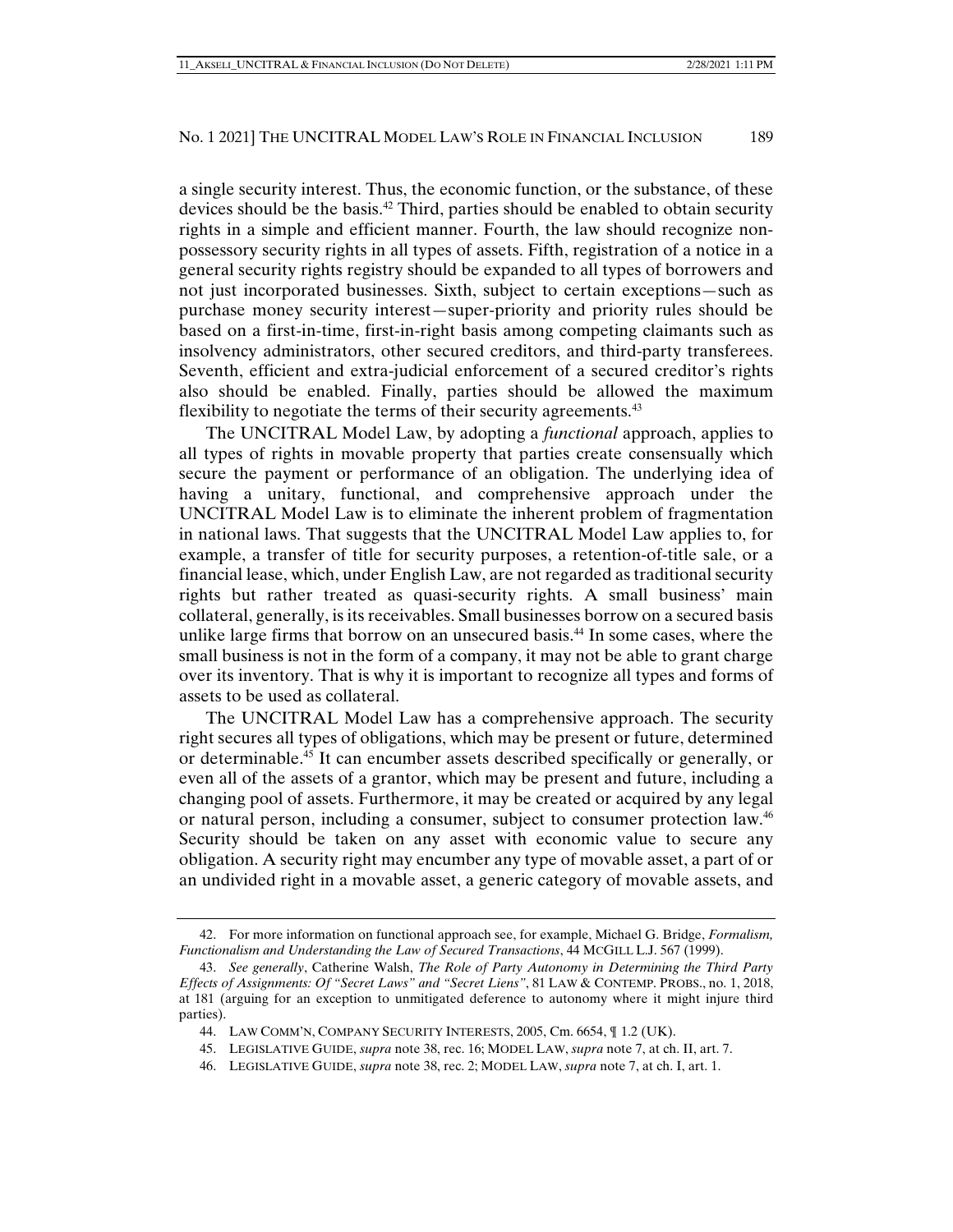all of a grantor's movable assets. $47$  The debtor should be allowed to dispose of the assets, such as its inventory, free of charge in the ordinary course of business. The modern secured transactions rules allow this by enabling the creation of security interests in all assets of the business by a single agreement which covers both the future and the existing assets.<sup>48</sup> A security interest automatically extends to any identifiable proceeds of the encumbered assets as well as the identifiable proceeds of the proceeds.49 This is particularly important to protect the interests of the secured creditor. This is because "a grantor could effectively deprive a secured creditor of its security by disposing of the encumbered assets either to a person who would take them free of the security right or to a person from whom those assets could not easily be recovered."50

Parties should be able to create security interests in a simple and efficient manner.<sup>51</sup> This is particularly important to reduce the cost of credit. In cross border loan transactions, certainty and predictability in the creation of security interests potentially lead to the reduction of risk premiums. A security right under the UNCITRAL Model Law is a property right—as opposed to a personal right—in movable assets created by agreement—as opposed to by statute or judgment. A security agreement will create a security interest provided that the grantor has rights in the asset to be encumbered or the power to encumber it.<sup>52</sup> As the UNCITRAL Model Law applies to security devices, such as outright assignment of receivables and financial leases, the grantor may have the power to create security in favor of other secured creditors.53 Creation has *inter partes* effect. A security interest fastens onto the asset so as to give the creditor *rights in rem* against the debtor himself, but not necessarily against third parties. Until that security interest is perfected, it will not be effective against third parties. Therefore, creation is also a necessary element of priority. The grantor has the right to use its future assets as collateral too. This is a normal feature of modern secured transactions laws. Future assets are those assets on which the grantor acquires rights or the power to encumber after the time of the conclusion of the security agreement. In this case, the security interest is created at that later time.<sup>54</sup>

 <sup>47.</sup> MODEL LAW, *supra* note 7, at ch. II, art. 8.

 <sup>48.</sup> LEGISLATIVE GUIDE, *supra* note 39, at ch. II, ¶¶ 63–69.

 <sup>49.</sup> Proceeds is defined under the Model Law as follows: "'Proceeds'" means whatever is received in respect of an encumbered asset, including what is received as a result of a sale or other transfer, lease, license or collection of an encumbered asset, civil and natural fruits, insurance proceeds, claims arising from defects in, damage to or loss of an encumbered asset, and proceeds of proceeds." MODEL LAW, *supra* note 7, at ch. I, art. 2(bb).

 <sup>50.</sup> ENACTMENT GUIDE, *supra* note 41, ¶ 97.

 <sup>51.</sup> LEGISLATIVE GUIDE, *supra* note 38, rec. 1(c).

 <sup>52.</sup> For a comparison to another model code, see U.C.C. § 9-203(a) (AM. LAW INST. & UNIF. LAW COMM'N 1977) ("A security interest attaches to collateral when it becomes enforceable against the debtor, with respect to the collateral, unless an agreement expressly postpones the time of attachment.").

 <sup>53.</sup> ENACTMENT GUIDE, *supra* note 41, ¶¶ 83–85.

 <sup>54.</sup> LEGISLATIVE GUIDE, *supra* note 38, recs. 13–14; MODEL LAW, *supra* note 7, at ch. II, art. 6(2); ENACTMENT GUIDE, *supra* note 41, ¶ 87; s*ee also* U.C.C. § 9-204; New Zealand Personal Property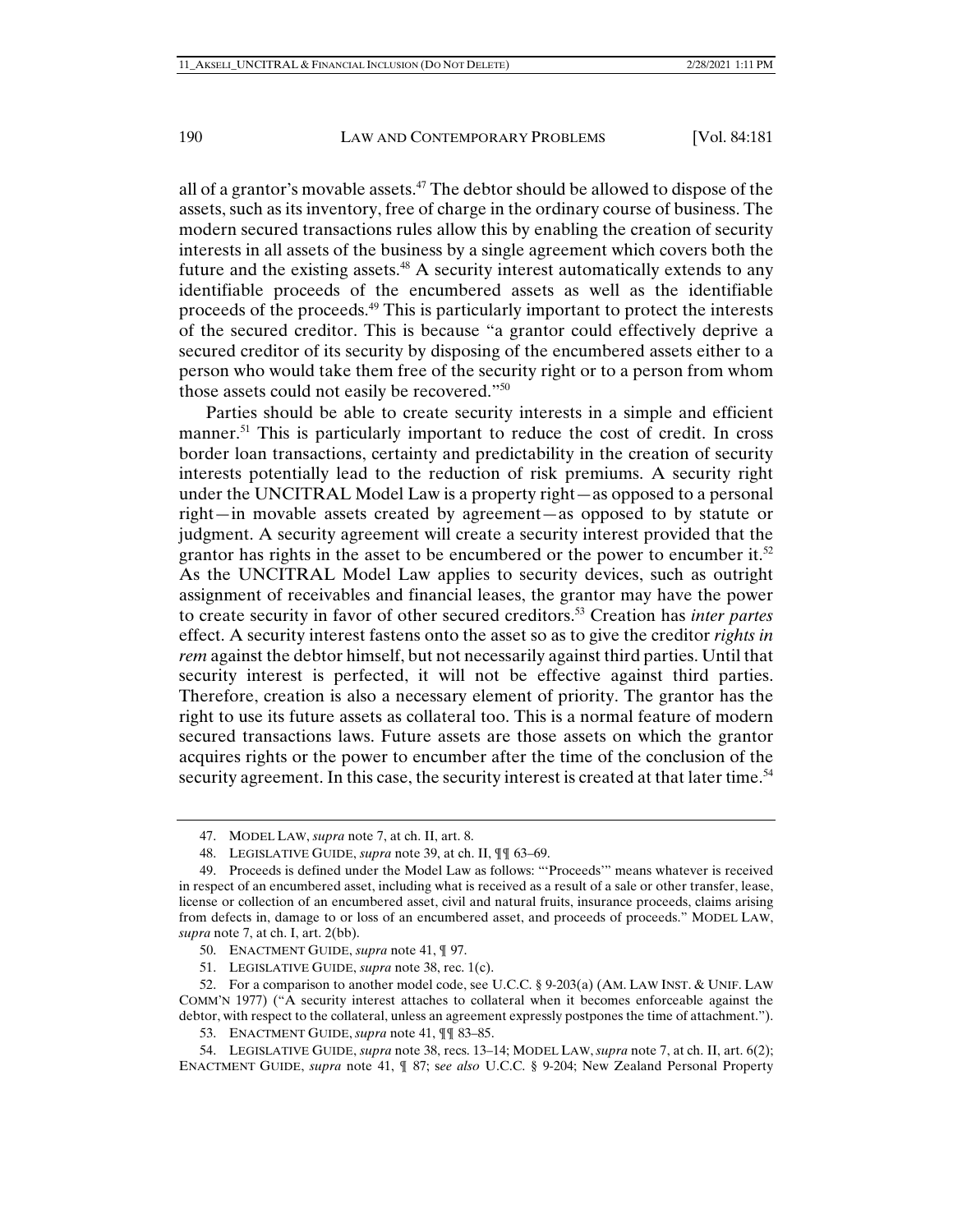Registration of an effectively created security interest in a publicly accessible registry is an important method. This provides a neutral, cost- and time-efficient method of ascertaining the rights and positions of other creditors—or potential creditors—of the grantor. It is also instrumental in enabling potential creditors in deciding whether to lend or not.55 Registration as a method of achieving third party effectiveness, or perfection, is a feature of modern secured transactions laws.56 The UNCITRAL Model Law separates creation from the third party effectiveness of a security interest. Therefore, an additional step needs to be taken in order to make a validly created security interest effective against third parties. These third parties include other secured creditors, buyers of the encumbered assets, judgement creditors, and the insolvency administrator. While creation may not necessarily be known by third parties, transparency is also achieved with an additional step such as registration in a general rights registry or possession or registration in a specialized registry. By putting third parties on notice with the performance of the additional step, potential third party creditors are given the opportunity to decide whether to extend credit or not.<sup>57</sup> The UNCITRAL Model Law's registration rules apply to all types of debtors irrespective of their status as incorporated, unincorporated, or as individuals.<sup>58</sup>

A created security right will become effective against third parties if a notice of it is registered in the general security rights registry. Modern principles stipulate that registration of such a notice does not create a security right and is not necessary for the creation of a security right. Therefore, the registry system is (1) a method by which an existing or future security right in a grantor's existing or future assets may be made effective against third parties, (2) a basis for priority rules that depend on when third party effectiveness of a security right is achieved through registration, and (3) an objective source of publicly-accessible information for third parties dealing with a grantor's assets to assess whether such assets may be encumbered by a security right. The registry system should provide simple, time- and cost-efficient, user-friendly, and publicly-accessible registration and searches. Under different systems, registration can either be done on a notice

Securities Act 1999, §§ 43–44 [hereinafter NZPPSA]; Holroyd v. Marshall [1862] 11 Eng. Rep. 999; Tailby v. Official Receiver (1888) 13 App. Cas. 523.

 <sup>55.</sup> *See also* L. COMM'N, REGISTRATION OF SECURITY INTERESTS: COMPANY CHARGES AND PROPERTY OTHER THAN LAND, 2002, CP No. 164 (UK); L. COMM'N, REGISTRATION OF SECURITY INTERESTS: COMPANY CHARGES AND PROPERTY OTHER THAN LAND, 2004, CP No. 176 (UK); WORLD BANK, *supra* note 2.

 <sup>56.</sup> *See, e.g.*, U.C.C. art. 9, pt. 3; NZPPSA, pt. 4; Ontario Personal Property Security Act, R.S.O. 1990, c. P. 10, pt. III (Can.).

 <sup>57.</sup> *See* LEGISLATIVE GUIDE, *supra* note 38, recs. 1(c), 1(f) (recommending that secured transactions law "enable[s] parties to obtain security rights in a simple and efficient manner" and "enhance[s] certainty and transparency by providing for registration of a notice").

 <sup>58.</sup> *But cf. supra* note 27 (security interests under English law can only be taken over an incorporated businesses' assets, and company charges do not apply to individuals or partnerships).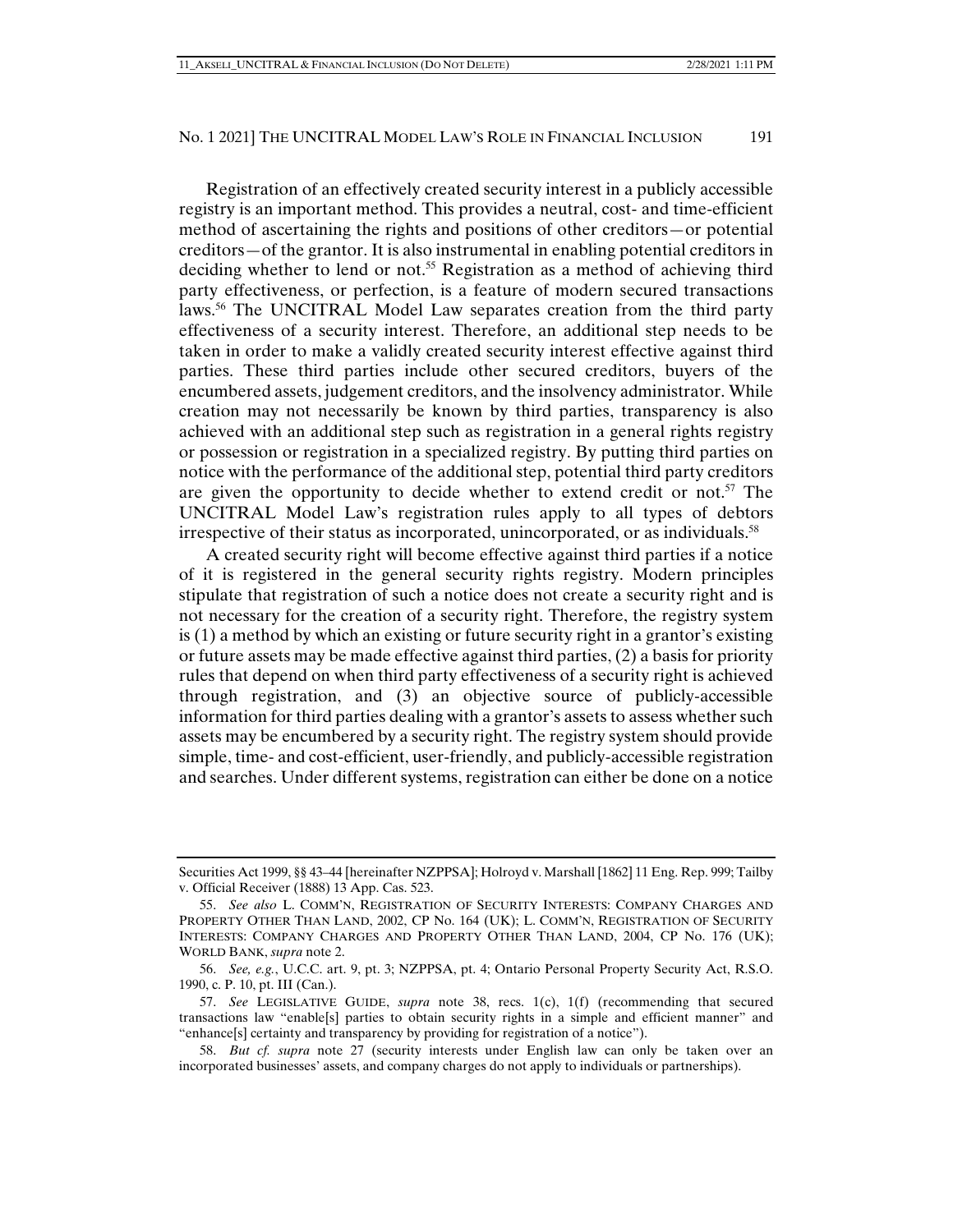basis<sup>59</sup> where registration can be made in advance of creation, or on a transaction filing basis $60$  where the security right needs to be created first before registering it. Both Personal Property Security Act (PPSA) and UCC Article 9 type systems treat filing as a priority point whereas the English system treats filing as only perfection requirement.61

The UNCITRAL Model Law provides a set of rules with regards to the establishment and the necessary mechanism of the Registry system.<sup>62</sup> This is a useful guide to the legislators together with the other works of the UNCITRAL Model Law.<sup>63</sup> There are two types of general registries: debtor-based and assetbased. General registries are normally debtor-based where security interests created by the debtor are shown registered under the name of the debtor or his or her trading name.<sup>64</sup> There are two types of registration systems: transactionsor documents-based, and notice-based. Transactions-based registration is used in England. An effectively created security transaction needs to be registered in the Companies House within twenty-one days in order to achieve third-party effectiveness. Therefore, advance or notice filing is not possible as the copy of the transaction needs to be uploaded on the registration system.

On the other hand, notice-based registration is widely used in modern secured transactions regimes—including the UCC Article 9 and the PPSAs—and has been supported by the Legislative Guide and the Cape Town Convention on International Interests in Mobile Equipment.65 It is possible to have an advance registration<sup>66</sup> under a notice registration system, whereby a limited amount of information is registered in advance of creation of the security interest. This information includes the identifier and address of the grantor and the secured creditor, a description of the encumbered assets and the period of effectiveness

 63. U.N. COMM'N ON INT'L TRADE L., UNCITRAL GUIDE ON THE IMPLEMENTATION OF A SECURITY RIGHTS REGISTRY, U.N. Sales No. E.14.V.6 (2014); LEGISLATIVE GUIDE, *supra* note 38.

 <sup>59.</sup> The Personal Property Security Acts and U.C.C. Article 9 systems have notice based registration where filing can be done in advance and only single filing is required for all transactions between the same parties involving the same class of collateral.

 <sup>60.</sup> The English perfection system is based on transaction filings, whereby validly created security agreements are filed to achieve third party effectiveness. Advance filing is not possible. Secured creditor needs to file the agreement within twenty-one days after the creation of the security interest. Twentyone days start from the day after the creation of the security interest. Under the European Bank for Reconstruction and Development (EBRD) Model Law on Secured Transactions (1994), this period is thirty days whereby a registered charge is created by entering into a charging instrument and registration of that instrument at the Registry. EBRD Model Law on Secured Transactions (1994), art 8.

 <sup>61.</sup> *E.g.*, GERARD MCCORMACK, SECURED CREDIT UNDER ENGLISH AND AMERICAN LAW 76 (2004).

 <sup>62.</sup> MODEL LAW, *supra* note 7, at ch. 4, art. 28.

 <sup>64.</sup> But Cape Town Convention's registries under its protocols (aircraft, MAC, railway rolling stock, space objects) are asset-based registries, which contain all registrable interests but for that it is necessary to have the unique identification/serial number of the asset. Thus, a generic description is not possible. It is also not possible to register after acquired property in asset-based registries as unique identification is necessary.

 <sup>65.</sup> LEGISLATIVE GUIDE, *supra* note 38, at ch. IV, ¶ 14.

 <sup>66.</sup> MODEL LAW, *supra* note 7, at ch. IV, art 4.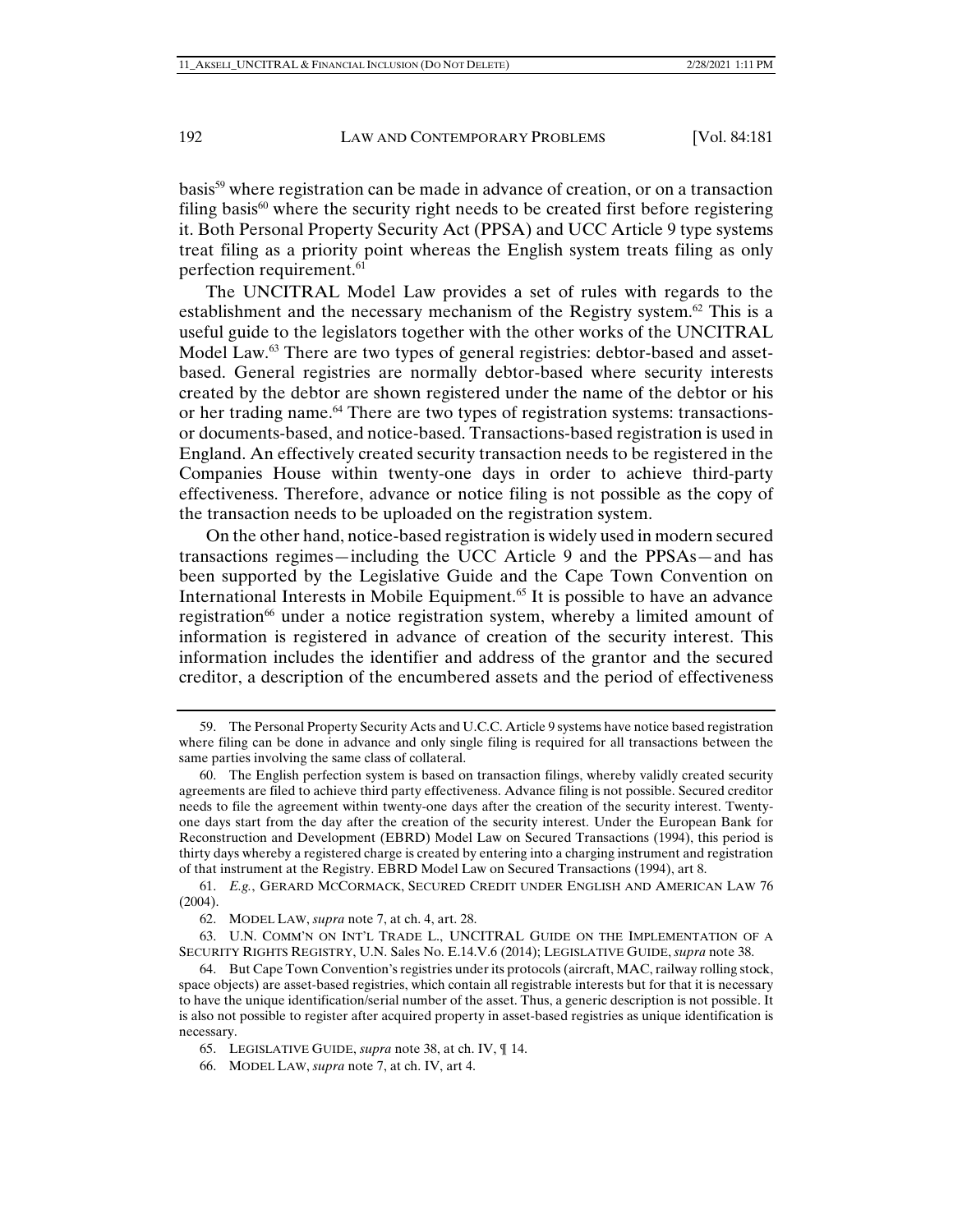of the registration, and the maximum amount for which the security interest may be enforced.<sup>67</sup> The significance of having a notice-based registration system with the advantage of advance registration is that a registration system inherently provides notice to third parties of the existence of a potential secured creditor before the interest's creation as well as an important knowledge and warning source to determine whether some assets of the grantor may be encumbered by an earlier security interest. It is also a priority point under UCC Article 9 and PPSA systems. This simplifies the registration process by reducing the administrative burden, delays, and costs. It also minimizes the risk of error and liability on the part of registrar as well as the secured creditor.<sup>68</sup> Furthermore, for confidentiality reasons and in order to minimize the risk of financiers or lenders searching competitor secured creditors, who may register their representatives,<sup>69</sup> the registry provides that the search can only be done by searching the name or identifier of the grantor or the registration number.<sup>70</sup> Therefore, a publiclyaccessible general registry system provides a clear financial picture of the grantor to the secured creditors. This in turn enables the grantor to have access to lowcost credit. The registry system is also part of the robust credit infrastructure promoted by the World Bank.

Obtaining priority is an expectation for the secured creditor. Secured credit is a bargain.<sup>71</sup> In return for a priority position in case of insolvency of the grantor or debtor, it is a fair bargain that the secured creditor extends credit with low interest rates and takes collateral as security. There should be clear and simple rules to ascertain priority. Achieving priority is a key objective of both the Legislative Guide<sup>72</sup> and the UNCITRAL Model Law whereby the law should provide clear rules between competing claimants—secured creditors and assetbased lenders alike—having rights on the same encumbered asset.<sup>73</sup> The UNCITRAL Model Law provides that in a conflict between two security

 <sup>67.</sup> LEGISLATIVE GUIDE, *supra* note 38, rec. 57; MODEL LAW, *supra* note 7, at ch. IV, art. 9.

 <sup>68.</sup> LEGISLATIVE GUIDE, *supra* note 38, at ch. IV, ¶¶ 10–14. In relation to the possible use of blockchain based registry system see, for example, Charles W. Mooney Jr., *Fintech and Secured Transactions Systems of the Future*, 81 LAW & CONTEMP. PROBS. no. 1, 2018, at 1 (arguing that a blockchain based registry system might be best suited for private registries as opposed to public ones).

 <sup>69.</sup> LEGISLATIVE GUIDE, *supra* note 38, rec. 57(a); *id.* at ch. IV, ¶ 30; MODEL LAW, *supra* note 7, art. 9(2), 10.

 <sup>70.</sup> LEGISLATIVE GUIDE, *supra* note 38, recs. 54(h), 58–60; MODEL LAW, *supra* note 7, art. 22. For the rationale of this approach, see LEGISLATIVE GUIDE, *supra* note 38, at ch. IV, ¶¶ 29–30.

 <sup>71.</sup> *See, e.g.*, Ronald Mann, *Explaining the Pattern of Secured Credit*, 110 HARV. L. REV. 625 (1997); ORKUN AKSELI, INTERNATIONAL SECURED TRANSACTIONS LAW: FACILITATION OF CREDIT AND INTERNATIONAL CONVENTIONS AND INSTRUMENTS (2011); GERARD MCCORMACK, SECURED CREDIT UNDER ENGLISH AND AMERICAN LAW (2004); *See also Symposium: The Priority of Secured Debt*, 82 CORNELL L. REV. 1279 (1997); KATHARINA PISTOR, THE CODE OF CAPITAL: HOW THE LAW CREATES WEALTH AND INEQUALITY 13 (2019) (pointing out that property rights confer title to an owner and allow her to remove an asset she owns from the pool of assets that are in the possession of a bankrupt debtor, no matter how loudly other creditors might protest).

 <sup>72.</sup> LEGISLATIVE GUIDE, *supra* note 38, rec. 1(g).

 <sup>73.</sup> MODEL LAW, *supra* note 7, at ch. I, art. 2(e).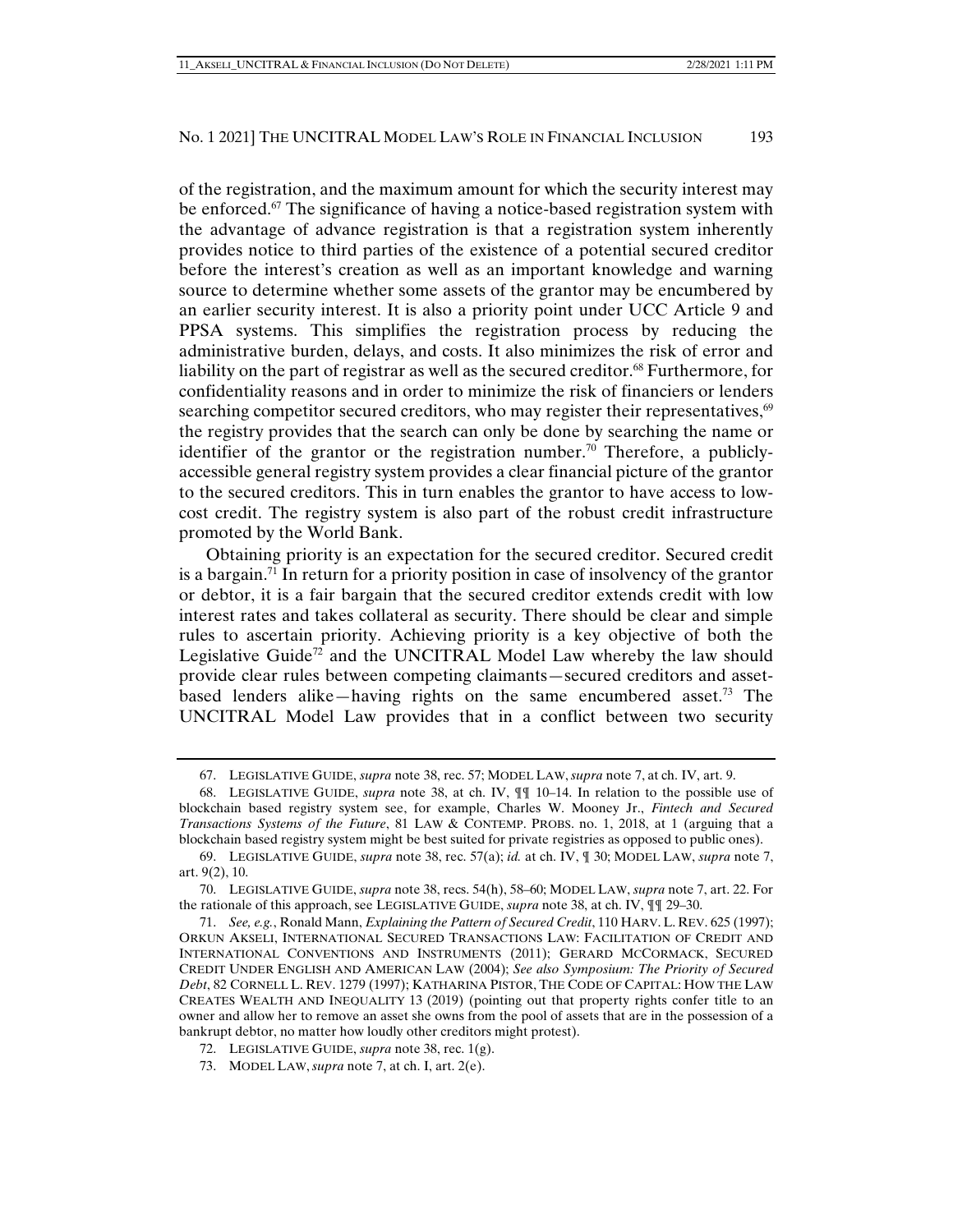interests in the same asset, the first perfected one by registration or otherwise has priority.74

Access to credit is further improved through priority competition between an asset-based financier and an earlier secured creditor who has taken security interests over the present and future assets of the small business. Generally, a small business' main collateral is its receivables. Small businesses borrow on a secured basis; whereas, large firms borrow on an unsecured basis.75 In some cases, where the small business is not in the form of a company, it may not be able to grant charge over its inventory.

One alternative to bank financing for small business is to utilize asset-based financing. Enabling a small business to choose between a secured creditor and an asset-based lender creates a competition between financiers. This allows the small business to have better financing terms and affordable credit by not providing a collateral from its pool of assets. Purchase money security interest (PMSI) is a crucial financing device, where the debtor is given value by the assetbased financier to acquire rights in or the use of collateral and the value is used for that purpose. The idea behind PMSI is to eliminate the situational monopoly of an earlier secured creditor who has taken security over the present and after acquired assets of the grantor. Therefore, PMSI enables the grantor to have further access to credit from other sources and promotes competition among providers of credit on the basis of price and other terms of the loan transaction.76 Moreover, PMSI structure does not disadvantage the earlier secured creditor because the asset-based financier is given priority in relation to the specific property acquired.

Recognizing the priority of an asset-based financier against a prior security right with an after-acquired property clause might enable small businesses to have better access to asset-based finance. That is to say, enabling businesses to have access to competing financing options is said to reduce the cost of credit.<sup>77</sup> The issue arises when a small business borrows from a lender who takes a charge over the present and after acquired property of the small business before an assetbased financier lends for the purposes of purchasing a specific property or supplies equipment to the same small business. If the small business is unable to obtain additional financing from the secured creditor, a potential priority conflict may occur. The general rule on priorities between non-possessory security interests under English law is that the security interest created first in time

 <sup>74.</sup> *Id.* at ch. 5, art. 29.

 <sup>75.</sup> LAW COMM'N, *supra* note 44.

 <sup>76.</sup> The objective is to provide for equal treatment of diverse sources of credit and of diverse forms of secured transaction. Indeed, this is one of the Key Objectives of the UNCITRAL Legislative Guide as well as the Model Law.

 <sup>77.</sup> *See, e.g.*, LEGISLATIVE GUIDE, *supra* note 38, at ch. I, ¶ 52 ("[O]pen competition among all potential credit providers is an effective way of reducing the cost of credit.").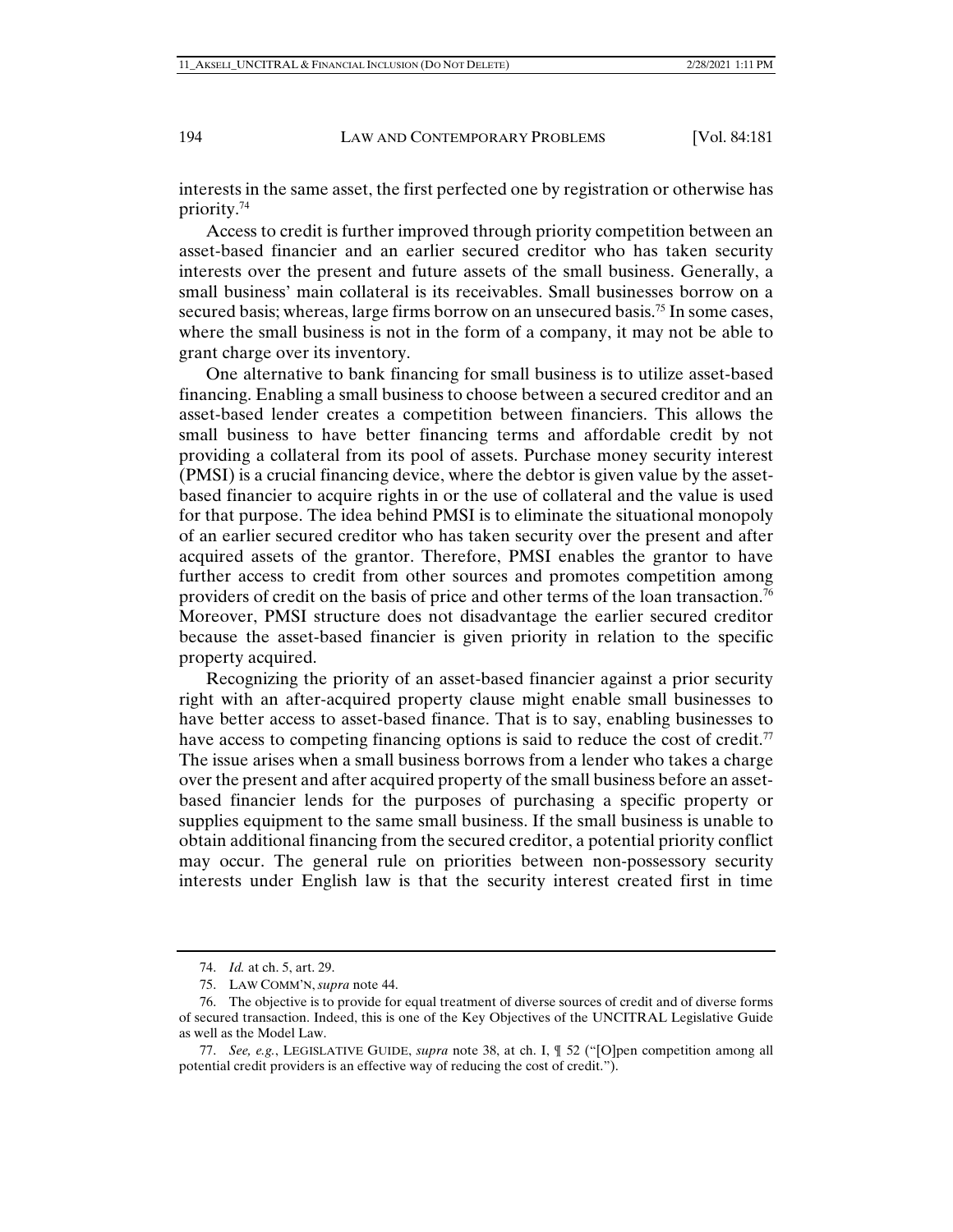obtains priority, although there are exceptions.<sup>78</sup> Whereas if the super-priority position of the asset-based financier were recognized, the priority would be based on the type of the security right rather than the time of registration or creation. Unless a subordination agreement is agreed upon between the secured creditor and the asset-based financier, the latter might not be willing to extend credit. This could be a particular problem for small businesses that are new to the market and thus have no credible credit history and present information asymmetry problems—or too small to be able to provide additional collateral. For this reason, it could assist a small business to have access to competing financiers, if the super-priority position of the asset-based financier were recognized. Previous law reform initiatives on secured transactions law have offered justifications that the asset-based financier should be granted a super-priority status.<sup>79</sup> A superpriority position is offered to the asset-based financier under a number of modern secured transactions laws.<sup>80</sup>

The UNCITRAL Model Law also attempts to increase access to credit by focusing on the efficiency of enforcement mechanisms. Efficient and effective enforcement mechanisms are significant in the credit decision-making. Secured creditors would like to have confidence in the enforcement system that they will be able to satisfy their claims. Delays or excessive costs in the enforcement of security interests will be likely to affect the availability and the cost of credit.<sup>81</sup> Furthermore—as enforcement mechanisms are embedded into national systems and are not international, and judicial enforcement regimes cannot be easily harmonized at the international level— there is a need to establish neutral concepts and mechanisms to enforce debts. The UNCITRAL Model Law's approach in this regard is that enforcement before a court or other authority is left to national laws. It recommends expedited proceedings. $82$  These include extra-judicial enforcement mechanisms or out-of-court or self-help remedies mechanisms. They also provide safety mechanisms both for the grantor and secured creditor as well as other parties with interests in the encumbered asset.

As detailed above, the UNCITRAL Model Law increases access to credit in various ways such as: having a functional and comprehensive approach, allowing

 <sup>78.</sup> *See* HUGH BEALE, MICHAEL BRIDGE, LOUISE GULLIFER, & EVA LOMNICKA, THE LAW OF SECURITY AND TITLE-BASED FINANCING 464–65 (2d ed. 2012).

 <sup>79.</sup> *See, e.g.*, THE LAW COMMISSION, *supra* note 44, ¶ 4.159 (explaining why a purchase-money interest should be protected while someone "who had simply lent money that has been used to reduce a company's indebtedness should not be protected").

 <sup>80.</sup> *See, e.g.*, U.C.C. § 9-324; NZPPSA, *supra* note 54, §§ 73–77; LEGISLATIVE GUIDE, *supra* note 38, recs. 178–180, ch. IX, ¶ 123; MODEL LAW, *supra* note 7, art. 38–39.

 <sup>81.</sup> LEGISLATIVE GUIDE, *supra* note 7, at ch. VIII, ¶ 6.

 <sup>82.</sup> For the use of ADR in the enforcement of security interests, see, for example, Orkun Akseli, *Mediation in Disputes Arising in the Context of Enforcement of Security Interests*, 22 UNIF. L. REV. 747 (2017); Maya Boureghda Chebeane, Alternative Dispute Resolution (ADR) and Secured Transactions, 22 UNIF. L. REV. 773 (2017); Nina. P. Mocheva & Angana R. Shah, *Mediation in the Context of (Approaching) Insolvency: A Review on the Global Upswing*, TRANSNAT'L DISP. MGMT., Nov. 2017, at 1.